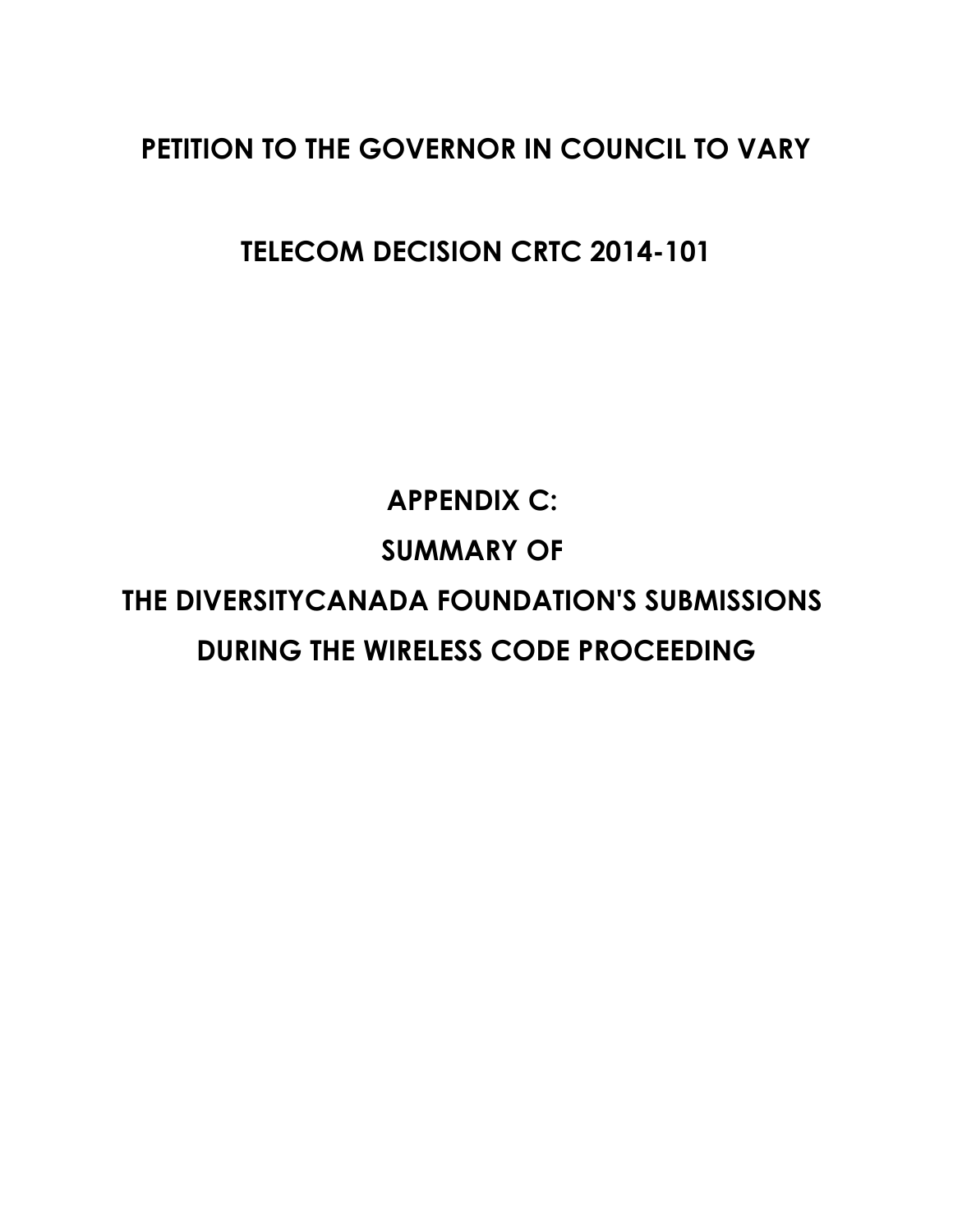## **Summary of the DiversityCanada Foundation's submissions during the Wireless Code Proceeding**

- 1) During the Wireless Code Proceeding, DiversityCanada called for a ban on the practice whereby wireless service providers ("WSPs") place expiry dates on prepaid wireless top-ups.
- 2) DiversityCanada disputed the claim made by WSPs that the business model for prepaid wireless services was universally one whereby top-ups are consideration (ie payment) for access to the wireless network for specific services to be used during a specified period of time.
- 3) DiversityCanada made the distinction between the two types of prepaid wireless services (*ie* monthly plans *vs* pay-per-use services), and pointed out that it was only with monthly plans that customers do indeed pay for access to the wireless network for a specific suite of services to be used during a specified time period.
- 4) DiversityCanada presented evidence of WSPs' promotional materials which advertised prepaid wireless pay-per-use account balances as cash balances that are to be used by customers – *at the customers' discretion* – to make purchases from among a variety of goods and services available via the wireless networks.
- 5) DiversityCanada submitted, therefore, that when consumers acquire top-ups, they do not purchase anything at that point (*ie* they do not hand over consideration for access to the wireless network for specified services over a specific period of time), but, instead, are depositing cash into their account to be used to pay for services and goods only as and when they use wireless services of their choice and acquire goods of their choosing.
- 6) DiversityCanada also noted that customers with prepaid monthly plans also have pay-per-use cash balances (*ie* customers who pay their monthly service fee and further add top-ups in order to purchase extra services) and that these pay-per-use cash balances are also seized by the WSPs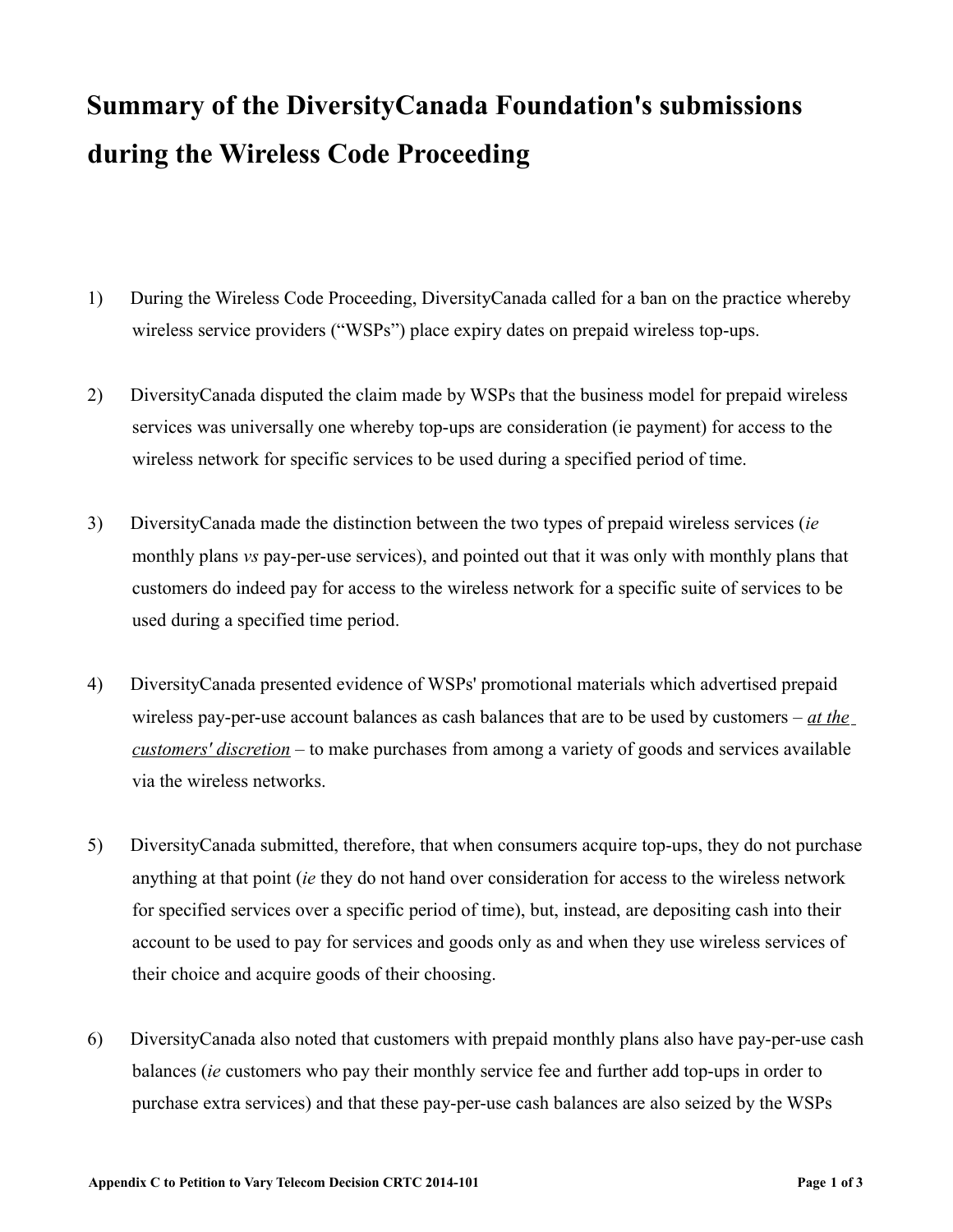under the pretext of balance expiry.

- 7) DiversityCanada argued that for prepaid pay-per-use customers, the WSPs' claim that top-ups were consideration for "access to system for specified services during a specific time period" could not be inferred because: i) the WSPs' promotional material showed there was no offer of the nature claimed by the WSPs, and, therefore, ii) there was no acceptance by consumers of any offer of the nature claimed by the wireless providers.
- 8) Furthermore, DiversityCanada argued that because of the nature of the offer actually presented (*ie*, top-up are cash balances for use by consumers at their discretion to buy goods or services offered by the WSPs) the assertion that remaining balances are taken as consideration for access to the network:
	- \* represented either false advertising as to the nature of top-ups; or
	- \* represented unilateral changes to material terms of the agreement;
	- \* was unfair to customers with monthly plans who already paid the sum agreed to for network access;
	- \* resulted in unjust enrichment of wireless service providers who confiscate the remaining balances of the most recent top-up;
	- \* resulted in a more egregious form of unjust enrichment when the accumulated balances from prior top-ups that are unrelated to the most recent top-ups are confiscated as payment for "access for a specified time" associated with the most recent top-up.
- 9) Additionally, DiversityCanada argued that because top-ups are advertised/offered to the public as cash balances, they were future performance agreements akin to gift cards or prepaid purchase cards, and that all provinces had banned the application of expiry dates to such payments. DiversityCanada called on the CRTC to prohibit prepaid wireless balance expiry in order to ensure prepaid wireless customers enjoyed the protections they were entitled to under provincial laws.
- 10) During the Wireless Code Proceeding, WSPs argued that they applied expiry dates to the funds in the accounts of prepaid wireless customers in order to "re-harvest" phone numbers that had not been used within a three-month span and were, therefore, considered abandoned. WSPs argued